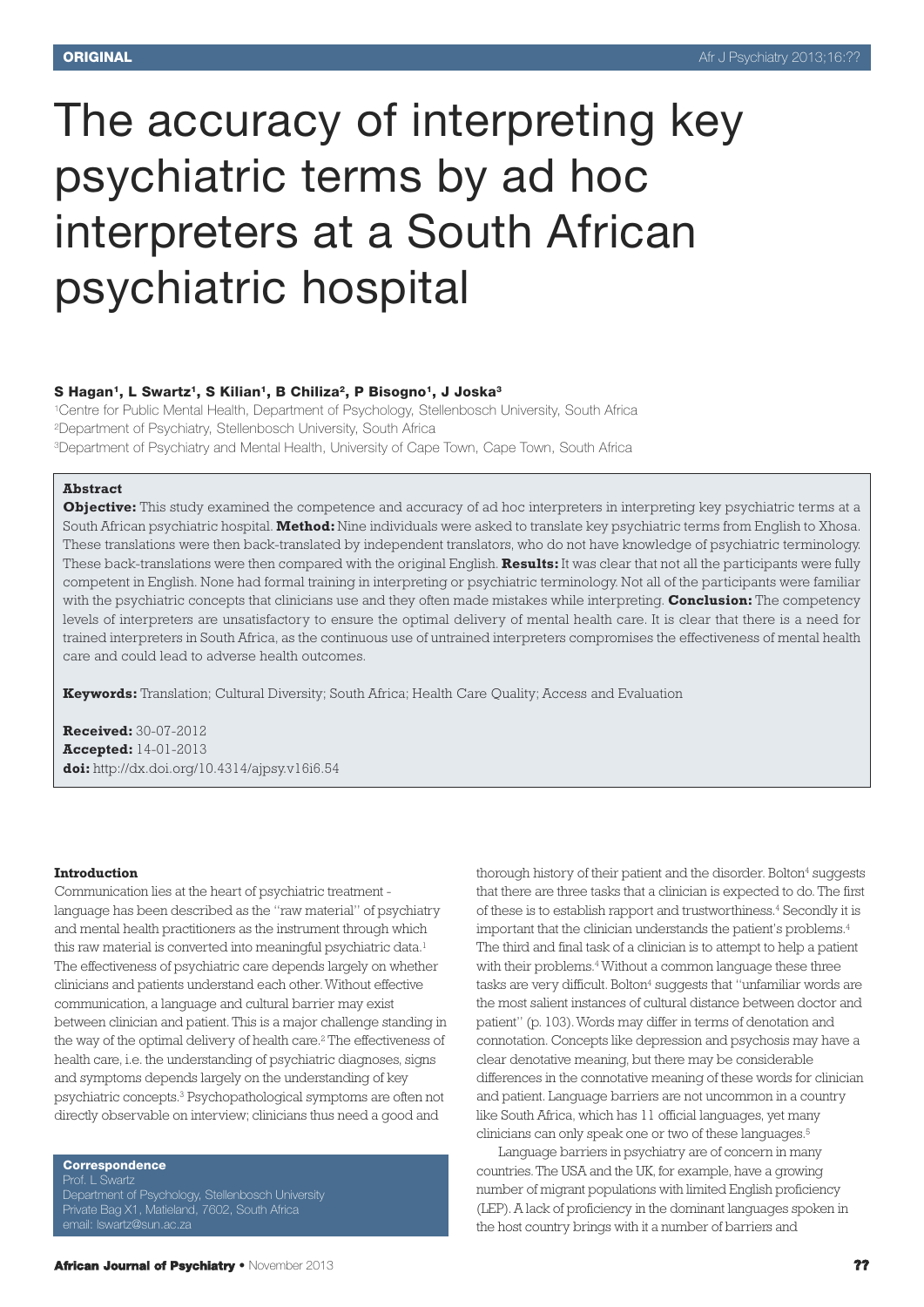complications to mental health care. Some consequences of limited proficiency in dominant languages include poor access to medical care, excess hospitalisations, lower-quality care, medical errors and poor satisfaction with care. 6.7 There is evidence that suggests that individuals with LEP in the USA were less likely to receive mental health services than those with English proficiency. <sup>8</sup> In addition to a language barrier, there also may be cultural barriers.According to Kim et al 8, cultural differences include differences in willingness to report psychological problems and expressing them publicly. Cultural diversity plays an important role in South Africa's mental health services. Not only do clinicians and patients speak different languages, but they bring with them unique cultural backgrounds. White, monolingual clinicians often have to work with patients that are from a different language group and that have different cultural beliefs and traditions, which is a daunting task. 9

Where language barriers exist, interpreters are sometimes used.The term "interpreter" usually refers to a person who transfers the denotative as well as connotative meaning of a word or words in a spoken situation (as opposed to the term "translator" which refers to a person who translates written texts). <sup>10</sup> Interpreters can have a significant impact on the success of mental health services and must manage the dynamics of the clinician-patient interaction. <sup>10</sup> Interpreters must not only be fluent in both languages used; they commonly must also mediate cultural differences between clinician and patient. <sup>11</sup> The 'third presence' of interpreters solves the immediate problem of the language barrier, but it creates other difficulties for the patient and clinician. 4

The use of professional interpreters has been associated with some benefits, which include the fact that they have been trained, are thought to be more accurate, ensure confidentiality and have knowledge of medical terms and the medical system. <sup>12</sup> In resource-limited settings (RLS), clinicians may access interpreters from various professional groups in an ad hoc way. Although there are several difficulties associated with the use of ad hoc interpreters, the provision of adequate interpreter services imposes an extra financial burden. <sup>13</sup> Clinicians often have to rely on the services of ad hoc interpreters in the absence of being multilingual themselves or having access to a professional interpreter. <sup>2</sup> Ad hoc interpreters may have inadequate language proficiency and may lack psychiatric knowledge, which can result in errors in interpreting. They may not have the dual fluency needed. It is also likely that they do not have the necessary technical vocabulary. Problems with interpretation may arise as a result of these challenges. Difficulties in interpretation include the omission of information, bad paraphrasing, lack of translatable words or concepts, inaccurate translation of words or concepts, distortion of meaning, exaggeration, lack of familiarity with professional terminology, inability to interpret the cultural meaning of the symptoms and behaviour and the inability to detect paralinguistic or nonverbal behaviour. 14-16 The most fundamental difficulty is whether the interpreter can speak both languages and whether he/she can translate terms accurately.With the use of informal or ad hoc interpreters there are also a number of ethical issues that need to be addressed. These include respect for patient autonomy, informed consent, patient confidentiality and patient privacy. 15,17 Although there are many drawbacks to using ad hoc interpreters, clinicians in RLS are often pressed to use any available person with bilingual ability. <sup>15</sup> Although there are certain issues with regards to working with ad hoc interpreters, MacFarlane et al. <sup>15</sup> note that a greater number of people have a preference for working with ad hoc interpreters in comparison to

professional interpreters, citing accessibility as the primary reason. Patients felt that the presence of an interpreter was beneficial, in the sense that they had a better understanding.<sup>6</sup> Nurses are increasingly called upon to act as interpreters.<sup>18,19</sup> During interpretation, it is important for the clinicians to articulate on points that the interpreter might be unsure, "proceeding slowly and systematically with their queries, reflecting information back to the interpreter for back-translation and patient verification" (p. 1356). <sup>19</sup> Ad hoc interpreters should also be encouraged to translate the full cultural idioms that organise patient's symptoms, instead of heavily edited versions. 19

Although there are eleven languages that enjoy official status in South Africa, this country's political history has marginalised the indigenous African languages and there is a largely monolingual, English-centred approach to health care. <sup>5</sup> According to Schlemmer and Mash<sup>2</sup>, most health care workers can only speak one or two of South Africa's official languages – generally, English and/or Afrikaans, despite the fact that in the Western Cape for example Xhosa is also an official language.<sup>20</sup>

Patients are expected to communicate in English, as it is often viewed as a lingua franca and is seen as bridging the communication gap between different language groups. <sup>21</sup> Nurses are often the only health care professionals that can speak any of the indigenous languages. 5,22,23

As has already been mentioned, psychiatrists need to understand their patients and the patients need to understand them. However it is important to note that this must go far beyond mere conversational competence, as mental health workers need to "make a complex range of contextualised inferences based on the content of what is said and on how it is said" (p. 1853). 1

In South Africa, health workers other than nurses are often used as ad hoc interpreters<sup>1.19.2</sup>, but other personnel, who are not trained in health care, are also used.These include cleaners and security guards. <sup>20</sup> As Kilian et al <sup>20</sup> have shown, we know very little about the use of security guards and cleaners as ad hoc interpreters. Kilian et al <sup>20</sup> have done a study in one South African hospital in which security guards were used as ad hoc interpreters.These authors found considerable challenges to accurate interpreting in this group, not least of which was the fact that people acting as interpreters were not fluent in English. The question arises as to whether this was an isolated instance at a single institution.This study therefore replicates that of Kilian et al 20, in a different hospital setting.

## **Method**

## *Research design*

As part of a larger study, a cross-sectional qualitative interview design was used to assess the accuracy and language proficiency of ad hoc interpreters. Furthermore, participants took part in a written competency test, in which they were asked to translate commonly-used diagnostic terms. Interviews were audio-taped.

#### *Participants*

The sample comprised nine ward security officers at a major South African mental hospital. All nine participants were male and Xhosa speaking. All participants were employees of a private security firm working at a major psychiatric hospital in Cape Town. Participants were chosen on the basis that they acted as interpreters in exceptional circumstances at the institution. They were however not employed specifically as interpreters and did interpreting as the exception rather than the rule. The participants were chosen on the basis of convenience.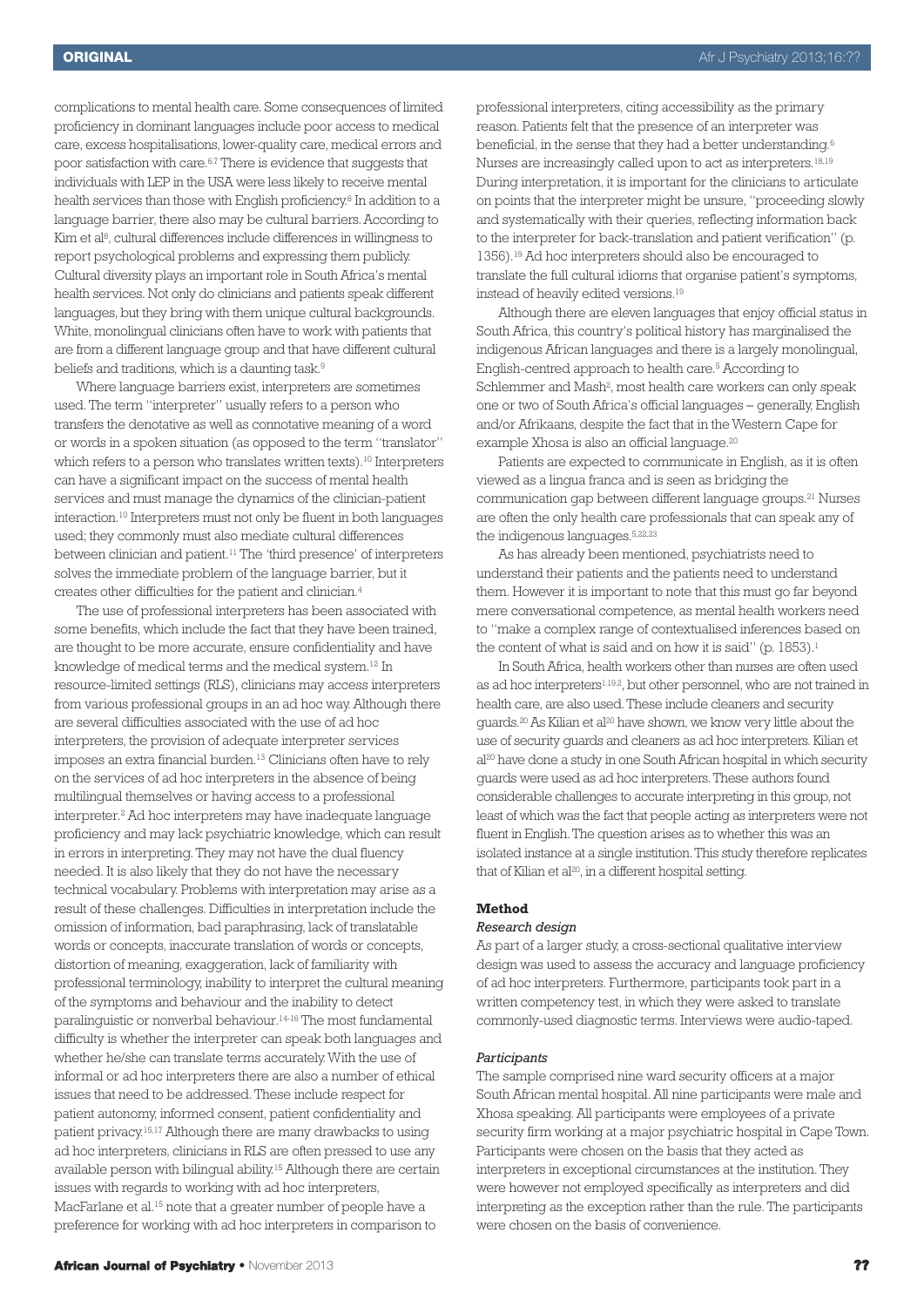#### *Procedure*

SH and PB interviewed the participants by way of a semistructured framework. Participants were interviewed in a relaxed and informal manner, in order for them to feel that they could express their opinions freely. (The content of the interviews, which covered the participants' views on and experiences of doing informal interpreting will be reported on elsewhere.) Participants were assured that the interview material was for research and not for audit purposes. The interviews took place at the participants' place of employment. In addition to the semistructured interviews, a written competency test was given to each participant. The participants were asked to translate nine diagnostic questions from English into Xhosa and to give backtranslations in English of their own translated items. The aim of the competency test was to gain an indication of whether the participants could give accurate translations. In addition to the competency test, participants were asked to reflect on their multilingual skills and experience of working as an interpreter. Participants were asked what languages they spoke and how fluently they perceived themselves speaking each language. The translations were checked by a team of independent backtranslators, using the following method. Each translation was checked by two independent back-translators; no backtranslator was used more than once. Each back-translator was only asked to do one translation, as we did not want them to be influenced by previous translations. The criteria for the backtranslators were that they were first language Xhosa speakers, second language English speakers and not working in the mental health field. They were associated with the African languages department at a South African university.

#### *Analysis*

The audio-taped interviews were transcribed verbatim. Content analysis was used to analyse the transcribed data. Content analysis entails the collecting and analysis of textual data. <sup>24</sup> The aim of this is to identify certain themes within the multiple words of the text and code in accordingly.

The independent translators' back translations and the participants Xhosa translations and back translations were entered into various tables.We then compared the independent translators' back translations and the participants Xhosa translations and back translations with one another.We then compared the back translations of both the independent translators' and the participants with the original psychiatric phrases.

#### **Ethics**

This study was approved by the Health Research Ethics Committee of Stellenbosch University (Approval number NO9/05/162). All protocols regarding confidentiality, informed consent, and other ethical issues were adhered to.

# **Results**

Even before the competency test was conducted, it was evident that not all the participants were fully bilingual. One of the participants couldn't do the competency test. Examples from interviews are presented below to illustrate difficulties and problems in the translation of psychiatric terms and general communication (Table I). Some of the participants had difficulty understanding the questions, as illustrated below.

**Interviewer (SH)**: Okay, now how did you, how did you become an unofficial interpreter? Did they ask you one day or did you tell them that you can do the job?

**Participant (P5)**: I want the job if the job is coming. **SH**: Okay

- **P5**: Because this job is not right sometimes
- **SH**:Which job?
- **P5**: Job of security
- **SH**: Do you prefer the interpreting job?

**P5**: I want if have a job, but if a… if job of secur… no, eh, interpreting is coming, I take job.

Some of the participants admitted that they were not fluent in English and said that they use the interpreting sessions as a way to learn English. Exchanges with some of the security guards are presented below to illustrate this.

**P3**:You see, what happens. I can, willing to be an interpreter, if I can be trained, if I can be trained, because I was not trained. I talk English; I was not even much fluent in English, because most of the time I stay with my people, you understand?

**P6**:Ya, I enjoy it because me also I get eh a lot of things there from that doctor because I like to learn Afrikaans and English, ya.

The majority of the participants stated that it was sometimes difficult to translate the terms that the clinicians used, as there were no direct translated Xhosa words for the terms. Below is an extract from the interview process to illustrate this.

**P1**: My friends it's okay, at other times you see, okay the doctor calls us to maybe answer a question you see.When you are just putting it Xhosa, in Xhosa, you must try to explain it; you don't have a proper word you see. That's maybe, the doctor is asking you about allergies, you can't just put it straight in Xhosa, we don't have a name to go with allergy. Now you've got to try and explain it to the patient in the right way, you see.

All nine participants stated that they had no training in interpreting or psychiatric terms and most of them had little to no previous experience as an interpreter, as illustrated below.

**SH**: Ok, and before you worked here did you work in any other job where you had to translate? **P9**: No, before I worked here, I come from the, I was work for the tiling…

The participants may have had little experience as interpreters, but all of them were interested in receiving training as interpreters and saw it as an opportunity of getting a better job. Their biggest concern however, was who would pay for the training. Some of the exchanges we had with the participants illustrate this.

**P1**:Yes, I am interested, but okay, because of funds you see, it's a difficult time. I have an interest in it, because I just enjoy in working in psyche environment, ja.

Some of the participants acknowledged that they sometimes get frustrated, because it was sometimes difficult to understand the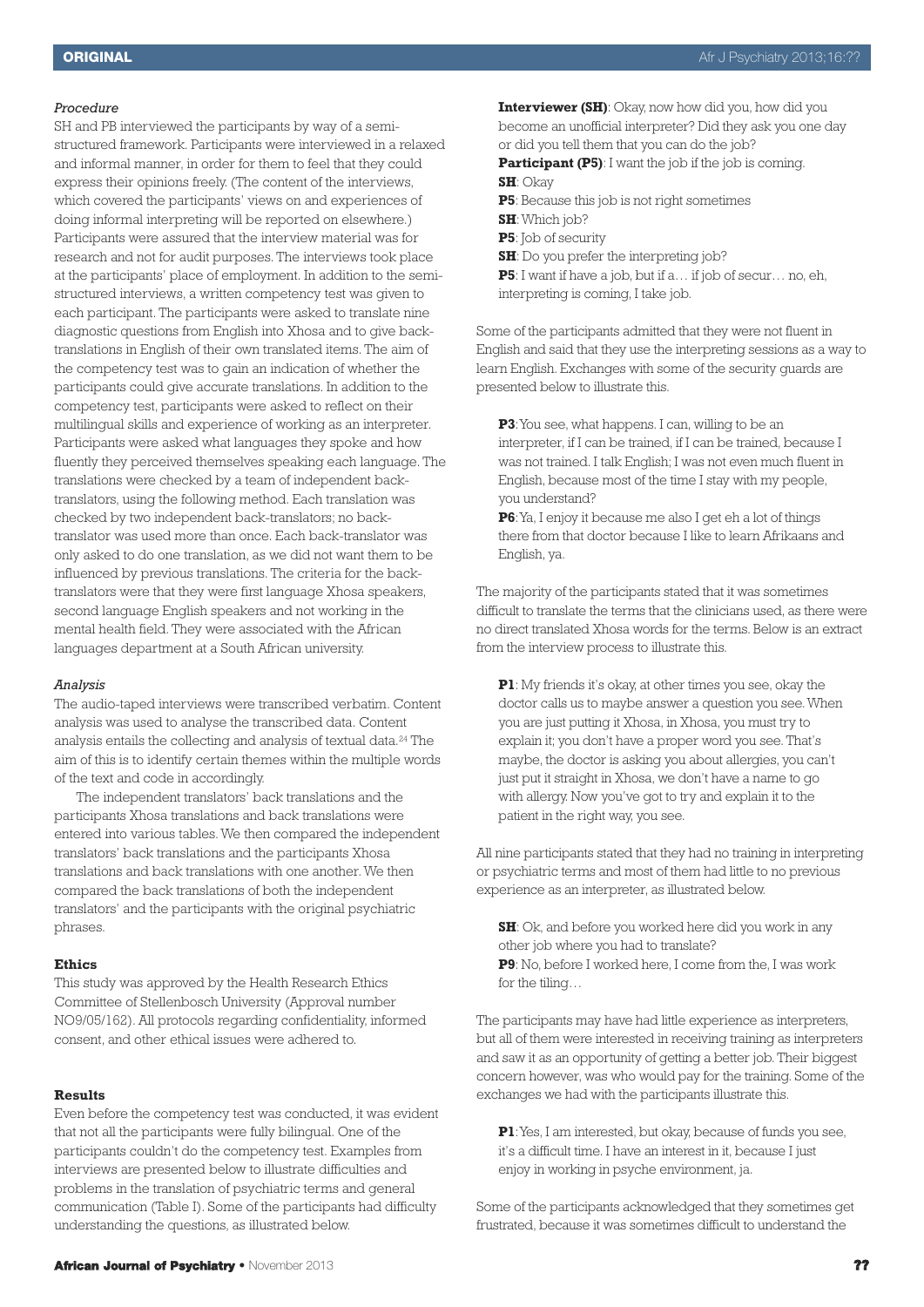patients, the patients might not understand the interpreters and they were aware that they themselves make mistakes and leave out material.

**P1**: At times I can get frustrated, because I try. You give the question to the patient you see, and it's always going in the wrong way.You want to put it in the right way. Ja, and I'm telling you know, you can't continue with that translation.

One of the participants saw the need for professional interpreters, instead of using security guards. Some of the participants also realised the importance of interpreting and they acknowledged that with the help of interpreters, patients could be discharged earlier. One participant did however comment that he did not like it when the clinician asked him questions about the patient. This is illustrated below.

**P1**: They must appoint people to translate. They mustn't use security as translators.

**P9**: …Sometimes I can help to find other translation for me, I can help for the patient to get discharged, you see. Although the doctor don't discharge he can keep him for long time but the doctor sometimes when he has heard enough by the questions for me to answer for me he can tell me the fight of the patient. Oh, this patient is so and so, he can give the patient stuff, sometimes I like to see the patient get discharged after I help him. I, it's not the tablets; it may be for that translation.

Four of the nine participants stated that they gave direct, word for word translations, whereas the others thought it more appropriate to rather convey the clinician's words in their own meaning, making it easier for the patients to understand.

**P7**: No, I just interpret word for word.Yes.

**P9**:Yes, I sometimes have the doctor asks the question is look like a paragraph, I don't tell, tell, explain all that paragraph, I just finish him what does that whole paragraph is saying, that, that main point of that paragraph, you see. And then I ask it.

The security guards often worked with the patients a lot more than the clinician did, so they could have valuable input on the state of the patients if they receive the proper training. That being said, they did not always want to speak about the patients to the clinician. Exchanges with some of the security guards are presented below to illustrate this.

**P7**: No, I don't like, because they ask me I must just interpret for the patient, you can't ask me how the patient is look like. Ja, my job is just to interpret and then when I'm finished, I'm out.

Most of the participants gave direct translations for the following diagnostic questions: "Do you hear voices?" "Have you been bewitched?" "Are you afraid that people want to hurt or poison you?" The majority of the participants did however use different phrases and words in addition to or replacing the original diagnostic questions. In examining the back-translations of the independent translators, we found a lot of discrepancies in the way the participants translated the diagnostic questions. Examples are

provided in Table I. Although there was no formal method of assessing the interpreter's competency, it is obvious that many of them had major difficulty in translating some of the diagnostic questions.

#### **Discussion**

The most striking finding with respect to language issues could be seen in the interviews themselves - there was miscommunication between the researcher and at least half of the participants. Even though the questions were put to them in simple English, some participants did not understand all of the questions. Some of the participants admitted to not being fluent in English and said that they used the interpreting sessions to learn English and also to learn more about interpreting. Quite apart from any other skills, any interpreter must understand both languages used.

One of the major difficulties for the interpreters in this study was the terms the doctors use, as there aren't always directly equivalent words in Xhosa, e.g. for the term depression. According to Westermeyer and Janca<sup>3</sup>, understanding psychiatric diagnoses, signs and symptoms relies on the understanding of key psychiatric concepts, which is fundamental to the effectiveness of the delivery of mental health care. None of the participants had the necessary interpreter training or training in psychiatric terminology to act as an interpreter, which is especially demanding in the context of psychiatric care. It seems that clinicians called on security guards to interpret only on the basis that they were Xhosa speaking. That being said, it is important to note that the participants were only used as interpreters in extreme situations.

Furthermore, some of the participants admitted to getting frustrated during interpreting sessions, as there were sometimes misunderstandings between all three parties involved and this could have the result that the patient may lose confidence in the clinician and/or interpreter. This lack of confidence in the clinician and/or interpreter can have the result that it is difficult to establish rapport and trustworthiness, which is one of the most fundamental tasks that a clinician must do. <sup>4</sup> Some of the participants were also aware that they sometimes made mistakes while interpreting, which also frustrated them. One of the participants expressed the need for the involvement of professional interpreters in the hospital. Karliner et al <sup>25</sup> point out that the use of professional interpreters in situations where a language barrier exists has a positive impact on the clinical care of patients. There was a general consensus that the participants realised the important role an interpreter might play in ensuring effective psychiatric treatment and although most of them liked to help out as interpreters and even thought of it as being part of their job, one participant expressed that he sometimes felt resentful about this, because his job was to be a security guard. Two other participants stated that security guards shouldn't be used as interpreters, with one expressing that he would not like to do more interpreting in the future. This raises the issue of 'division of labour', as the security guards are sometimes expected to interpret in addition to their role as a security guard.

Although the majority of participants had very little experience as interpreters, all of them showed an interest in learning more and getting training. The participants cited financial issues as the main obstacle they would face if they would receive training. They had concerns over paying for the training themselves and they had concerns over being away from their work during training, as they were dependent on their salaries.

As there are not always direct translations for some of the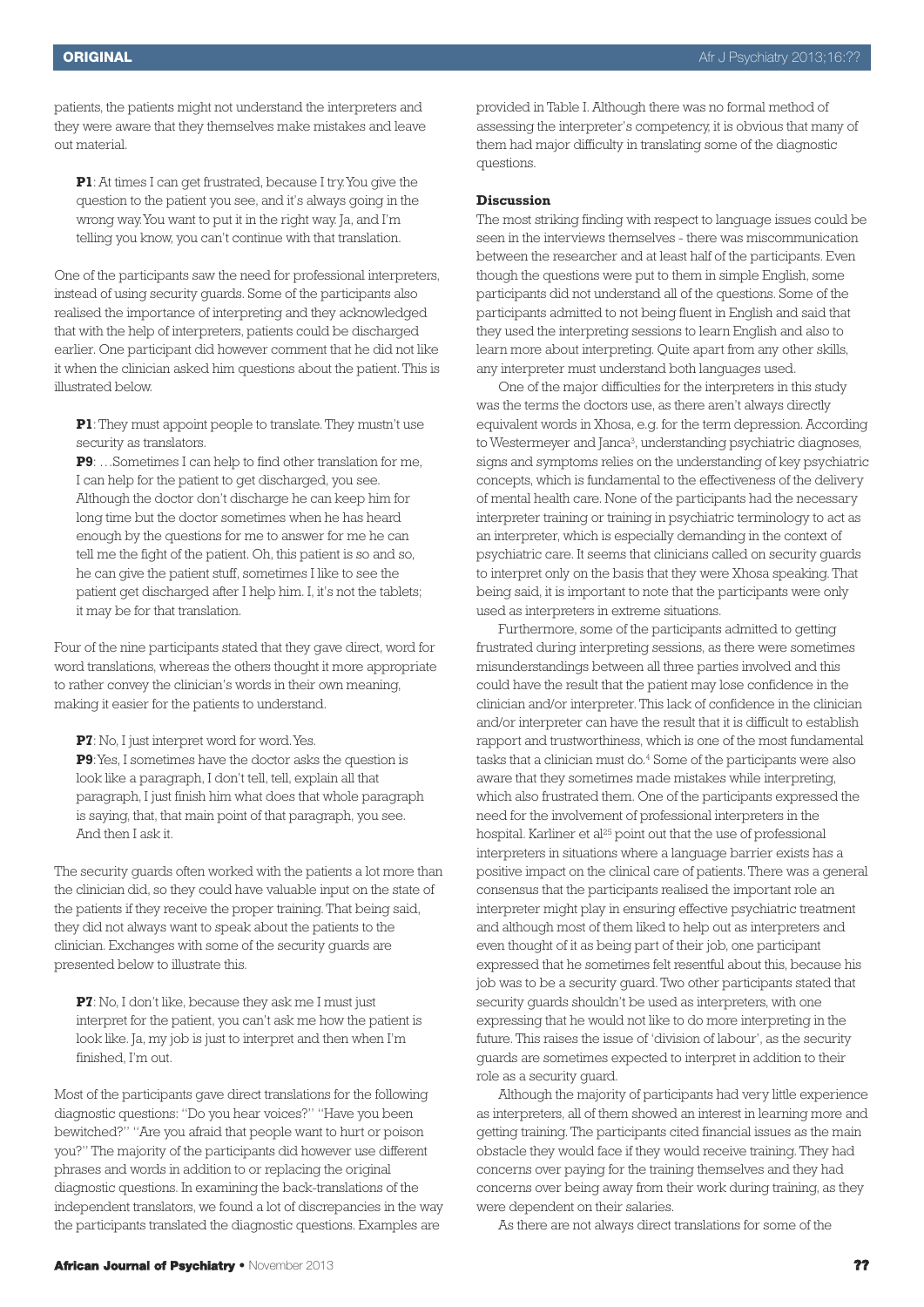| Table I: Examples of translations and back-translations of diagnostic questions by study participants and two independent<br>translators                      |                                                                                 |                                                                                                                                                  |                                                                 |                                                                           |
|---------------------------------------------------------------------------------------------------------------------------------------------------------------|---------------------------------------------------------------------------------|--------------------------------------------------------------------------------------------------------------------------------------------------|-----------------------------------------------------------------|---------------------------------------------------------------------------|
| <b>Back translation</b>                                                                                                                                       |                                                                                 |                                                                                                                                                  |                                                                 |                                                                           |
| Question and Participant                                                                                                                                      | Xhosa translation                                                               | <i>*By participant</i>                                                                                                                           | By first translator                                             | By second translator                                                      |
| Do you hear voices?<br>Participant 6                                                                                                                          | UnezintoOzivayo                                                                 | You hear voices?                                                                                                                                 | Do you hear things?                                             | Do you hear things?                                                       |
| Do you have special powers<br>or abilities?<br>Participant 6                                                                                                  | uThixouyathethanawe                                                             | God is speaking to you?                                                                                                                          | Does God speak to you?                                          | Do God speak to you?                                                      |
| Do you have special powers<br>or abilities?<br>Participant 2                                                                                                  | Ungabaunawonaam<br>andlaokuncedaaban<br>tuokanyeuyakwazi<br>ukathandazelaabuntu | Do you have special powers<br>to help people?                                                                                                    | Do you have the power to<br>help others or to pray for<br>them? | Do you perhaps have<br>powers to help people or<br>can you pray for them? |
| Do you feel sad?<br>Participant 7                                                                                                                             | Uyoyika                                                                         | You are sad                                                                                                                                      | Are you scared?                                                 | Are you afraid?                                                           |
| Do you feel depressed?<br>Participant 5                                                                                                                       | Uzivaudiniwe                                                                    | You are feel distressed?                                                                                                                         | Do you feel tired?                                              | Do you feel tired?                                                        |
| Do you feel depressed?<br>Participant 8                                                                                                                       | Uzivauxnwalekile,<br>uhlelelekile                                               | Do you feel separate, do<br>you sometimes feel you are<br>alone, do you feel all alone<br>all your life?                                         | Do you feel worthless and<br>ashamed of yourself?               | Do you feel down and out<br>and poor?                                     |
| Do you feel anxious?<br>Participant 8                                                                                                                         | Uzivaungenamandlaungavuji?                                                      | Can you feel you don't have<br>the power, you unhappy you<br>see, you not glad you see?                                                          | Do you feel weak and<br>unhappy?                                | Do you feel powerless and<br>unhappy?                                     |
| Have you felt excessively<br>happy, irritable or energetic?<br>Participant 3                                                                                  | Uzivawonwabilek<br>wayeunamandla                                                | Are you feel happy or the<br>energetic?                                                                                                          | You feel happy and powerful?                                    | You feel happy or strong?                                                 |
| Have you felt excessively<br>happy, irritable or energetic?<br>Participant 6                                                                                  | Uzivanjani?                                                                     | What do you feel?                                                                                                                                | How do you feel?                                                | How are you feeling?                                                      |
| Have you lost interest in<br>pleasurable activities?<br>Participant 2                                                                                         | Ungabaulahlekelwe<br>ngumdlaukwenzeni<br>izintookanyeezemidlalo                 | Do you feel like you lost<br>interest in playing in any kind<br>of sport or anything to help<br>like just being energetic<br>something like that | Have you lost interest in<br>doing things or in sport?          | Have you lost interest in<br>doing things that interest you?              |
| Have you lost interest in<br>pleasurable activities?<br>Participant 6                                                                                         | Uhlala phi?                                                                     | Where do you stay?                                                                                                                               | Where do you live?                                              | Where do you life?                                                        |
| Are you afraid that people<br>want to hurt or poison you?<br>Participant 8                                                                                    | Ingabaunoloyikolo<br>mAtuongakubethayo?                                         | Do you feel you are afraid for<br>someone can beat you or<br>someone can hurt you, do<br>you feel someone can hate<br>you?                       | Do you have any fear of man<br>power?                           | Do you feel any fear of a<br>person who might beat/hurt<br>you?           |
| *Note: We reproduce here the translations exactly as produced by the informal interpreters. We have not corrected errors of spelling or usage of Xhosa terms. |                                                                                 |                                                                                                                                                  |                                                                 |                                                                           |